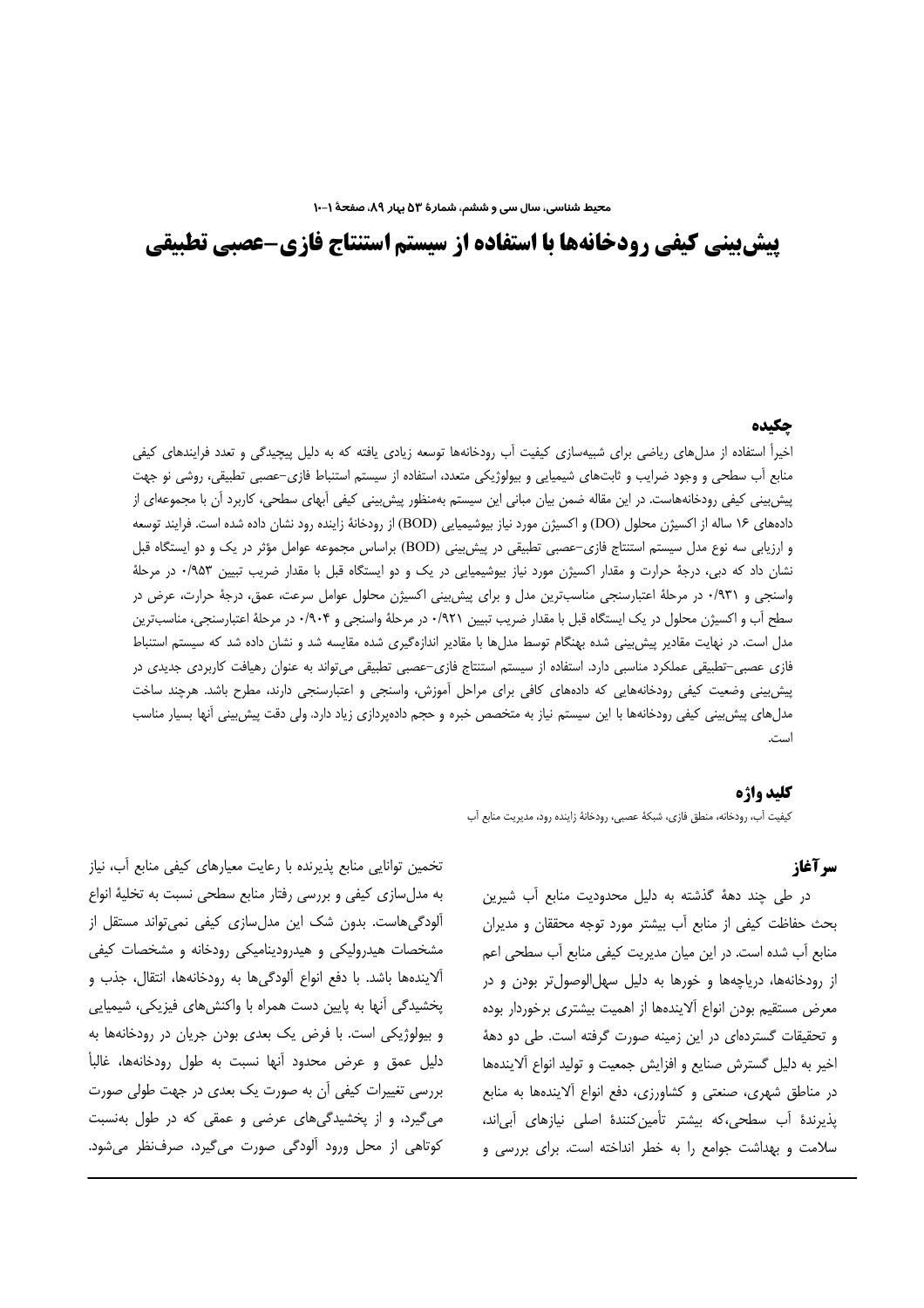استفاده مناسب و کارامد از مدل های ریاضی برای شبیهسازی کیفی رودخانهها برای تعیین خطمشی های جامع و مناسب و در نهایت ارزیابی روشهای کاهش بار آلودگی و بویژه مدیریت آنها بسیار حایز اهميت است. از اواسط دهة ١٩٧٠ با توسعة سريع ابزارهاى محاسباتى و کامپیوترها و توسعه روشهای عددی در حل معادلات دیفرانسیلی، مدلسازی کیفی رودخانهها رشد چشمگیری یافت Little, and). Williams, 1975)

طی دو دههٔ اخیر مدلهای بسیار متنوعی به لحاظ انواع فرایندها در نظر گرفته شده، تعداد مشخصههای مورد شبیهسازی، یک یا چند بعدی بودن، روشهای حل عددی معادلات دیفرانسیلی جزئی حاکم و مکانیسمهای انتقال و أنالیز عدم قطعیت توسعهیافته و در مناطق مختلف جهان استفاده شده است. در تمامی این مدلها محدودیتهایی به لحاظ كاليبراسيون ضرايب واكنشءا و صحتسنجي أنها وجود دارد كه بخصوص با افزايش تعداد مشخصهها و تأثيرات متقابل أنها بر روی یکدیگر، دقت آنها در پیش بینی رفتار کیفی رودخانهها کاهش مىيابد.

بهمنظور كاليبراسيون وصحت سنجى مدل هاى كيفى رودخانهها نیز تاکنون تحقیقات گستردهای صورت گرفته که میتوان به کارهای در تعیین ضریب پخشیدگی طولی، (1975) Sih, and Davidson Mulligan and Brown (1998) در استفاده از الگوريتم ژنتيک Van Griensven, برای کالیبراسیون مدل های کیفی رودخانه (2002) در تحلیل حساسیت کالیبراسیون مدلهای کیفی رودخانهها در حالت دینامیکی، صفوی، (۱۳۸۷) در استفاده از الگوریتم ژنتیک بهمنظور كاليبراسيون وصحت سنجى مدل هاى كيفى رودخانهها اشاره کرد. به دلیل وجود معادلات غیرخطی حاکم بر فرایندهای انتقال ألودگی در رودخانهها و پیچیدگی حل همزمان أنها و وجود ثوابت و ضرایب سینتیکی متعدد، استفاده از مدلها و روشهای با پایههای فیزیکی، مشکل و گاه غیرممکن است. بسیاری از این مدلها برای حالتهای سادهشده و فقط در محدودهٔ شرایطی که کالیبره و صحتسنجی شدهاند توانایی کاربرد دارند و برای شرایطی خارج از محدودهٔ مورد نظر دقت مناسبی ندارند. عدم قطعیت و ابهامات در این زمينه، استفاده از سيستم استنباط فازى و بويژه تركيب آن را با شبکههای عصبی به صورت تطبیقی به عنوان رهیافتی نو مورد نظر قرار داده است. هدف اصلی در این تحقیق استفاده از توانایی های سیستم استنتاج فازی-عصبی تطبیقی در پیش بینی کیفیت رودخانهها با تأكيد بر ميزان اكسيژن محلول (DO) و نيز اكسيژن مورد نياز

بیوشیمیایی (BOD) است. بدین منظور رودخانه زایندهرود به دلیل وجود دادههای کیفی و هیدرولیکی کافی و مناسب به عنوان مطالعه موردي انتخاب شده است.

## مواد و روشها

فرایندهای کیفی آب در رودخانهها غالباً غیرخطی و پیچیدهاند، بنابراین استفاده از مدلهای با پایههای فیزیکی و بیشتر با معادلات خطی می تواند محدودیتهای زیادی را در مدل سازی و پیش بینی بهوسیلهٔ اَنها ایجاد کند. در نتیجه استفاده از شبکههای عصبی، سیستمهای استنباط فازی، و یا ترکیب أنها میتواند به عنوان روش های نو جایگزین مطرح باشد. روش سیستم استنباط فازی-عصبی تطبیقی $\mathrm{(ANFIS)}^1$ )، روشی در حل مسائل پیچیدهای است که الگوریتم مشخصی برای حل آنها وجود ندارد، و یا استفاده از مدلهای با پایههای فیزیکی مستلزم استفاده از تقریبات و محدودیتهای جدی بر روی آنهاست. از تواناییهای مهم این سیستم، درک رفتارهای غيرخطي سيستم مورد نظر است (Jang, 1993).

سیستم فازی، سیستمی منطبق بر قواعد منطقی شرط و نتیجه است که با نظریههای احتمال کلاسیک قابل تحلیل نیست. هدف از منطق فازی، استخراج نتایج دقیق با استفاده از مجموعهای از معلومات غیردقیق است که با الفاظ و جملات زبانی توسط افراد خبره و متخصص تعریف شده است. نقطه شروع ساخت سیستم فازی به دست آوردن مجموعهای از قواعد اگر–آنگاه فازی است. داشتن روشی كه بتوان به وسيلهٔ أن از اطلاعات موجود براى ساخت اين قواعد استفاده کرد، ابزاری کارامد محسوب میشود. از طرف دیگر شبکههای عصبی مصنوعی به دلیل تواناییهای آموزش پذیری با استفاده از الگوهای مختلف آموزشی میتواند ارتباط مناسبی بین متغیرهای ورودی و خروجی ایجاد کند. شبکههای عصبی مصنوعی، سیستمهای دینامیکی هستند که با پردازش بر روی دادههای تجربی، دانش، و یا قانون نهفته در ورای دادهها را به ساختار شبکه منتقل میکنند. این سیستم دارای ۵ ویژگی عمدهٔ توانایی یادگیری، استفاده از دادههای پراکنده، توانایی تعمیم، پردازش موازی و درنهایت مقاوم بودن است. بنابراین استفاده ترکیبی از سیستم استنباط فازی و شبکههای عصبی مصنوعی که توانایی استفاده از دادههای عددی موجود را بهمنظور پیش بینی نتایج دارند، می تواند ابزاری قدرتمند تحت عنوان سیستم استنباط فازى-عصبى تطبيقى را ايجاد كند ,Jang and Gulley  $.1995)$ 

در این روش ترکیبی بخش فازی رابطه بین متغیرهای ورودی و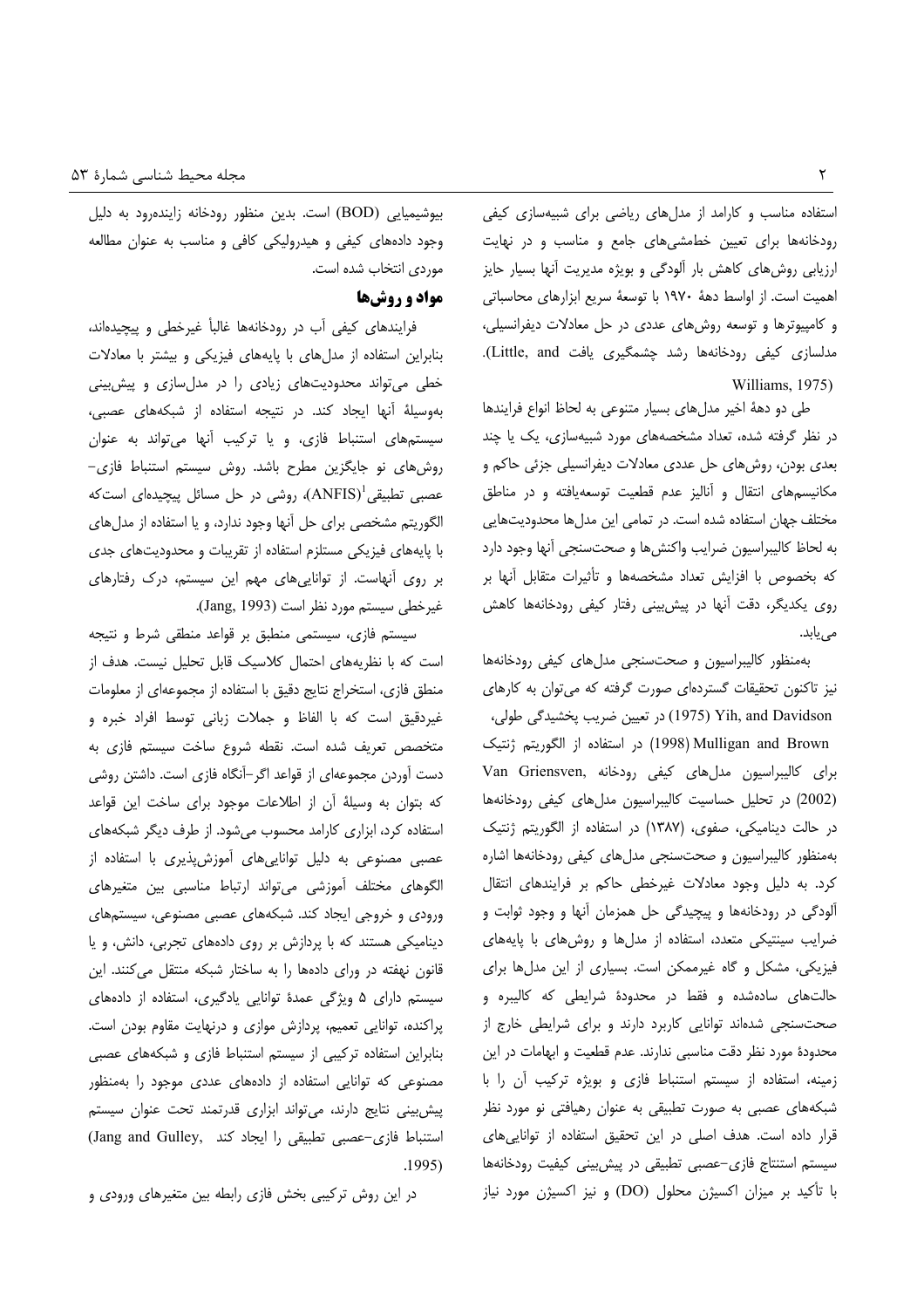خروجی برقرار و مشخصههای مربوط به توابع عضویت بخش فازی بهوسيلة شبكه عصبي تعيين مي شود (تشنهلب و همكاران، ١٣٧٨).

در سيستم استنباط فازى-عصبى تطبيقى، ابتدا ساختار مدل با مشخصههای مشخص، که متناسب با ورودیها، درجهٔ عضویت و قوانین و توابع درجة عضویت خروجی است، انتخاب می شود. سپس بخشی از دادههای موجود به عنوان ورودی-خروجی که قابل استفاده برای آموزش این سیستم باشد انتخاب می شود. در مرحلهٔ آموزش با اصلاح مشخصههای درجهٔ عضویت بر اساس میزان خطای قابل قبول، مشخصههای مدل به مقادیر واقعی نزدیک می شوند. پس از آموزش سیستم و انتخاب مشخصههای أن نیاز به صحتسنجی، یا بررسی اعتبار مدل است. از آنجا که دادههای مورد استفاده در آموزش سيستم الزامأ نماينده كاملي براى آموزش جامع نيست، بنابراين مرحلة اعتبارسنجی مدل از اهمیت خاصی برخوردار است. بخش دیگری از مجموعه دادههای ورودی-خروجی موجود که برای آموزش سیستم استنباط فازی استفاده نشده است به عنوان دادههای ورودی به سیستم مورد استفاده قرار گرفته تا بتوان از دقت و اعتبار مدل سیستم فازی تهيه شده، بهمنظور پيش بيني مقادير خروجي دادههاي متناظر ورودي، اطمینان حاصل کرد. با استفاده از مجموعهای دیگر از دادهها نیز اعتبار مدل سیستم استنباط فازی–عصبی تطبیقی تعیین میشود که بهعنوان مجموعهٔ دادههای کنترلی مطرح است. در انتخاب دادههای کنترلی

باید دقت کرد که این دادهها نمایندهٔ تمامی مجموعه دادههای آموزشی باشند تا مدل بتواند پیش بینی مناسب داشته باشد. غالباً در هنگام استفاده از این سیستم، بیش از نیمی از دادهها برای مرحلهٔ آموزش و بقیه برای اعتبارسنجی و کنترل مدل استفاده می شود Chang and) Chang, 2001). سيستم استنباط فازى-عصبى تطبيقى را بيشتر با استفاده از سیستم فازی سوگنو و به صورت ساختار شبکهای پیشرونده استفاده می شود که دارای ۵ لایه مطابق شکل شمارهٔ (۱) به شرح زیر :(Nayak, et al., 2004):

لايهٔ اوّل: شامل گرەهای ورودی که هر گرهٔ آن یک مجموعه فازی و خروجی هر گره درجهٔ عضویت متغیر ورودی در این مجموعه فازی است.

لايهٔ دوم: شامل گرههاى قوانين است كه هر گره در اين لايه درجهٔ فعالیت یک قانون را محاسبه میکند.

لايهٔ سوم: شامل گرههاى ميانگين است كه نسبت درجه فعاليت قانون به مجموع درجات فعالیت کلیه قوانین را محاسبه می کند.

لاية چهارم: مشتمل بر گرههاى نتيجه است كه با استفاده از مشخصههای نتیجه، خروجی هر گره محاسبه میشود.

لایهٔ پنجم: مشتمل بر گرههای خروجی است که هر گره مقدار خروجی نهایی را به دست میدهد.



شكل شمارة (1): معماري كلي سيستم استنباط فازي-عصبي تطبيقي (Nayak, et al., 2004)

شیوهٔ آموزش در این سیستم نیز روش پس انتشار خطاست. در این روش با استفاده از الگوریتم شیب نزولی خطا، مقدار خطا به سمت

ورودی ها پخش می شود و مشخصه ها تصحیح می شوند. بنابراین در هر دور آموزش، هنگام حرکت رو به جلو، خروجیهای گرهها تا لایهٔ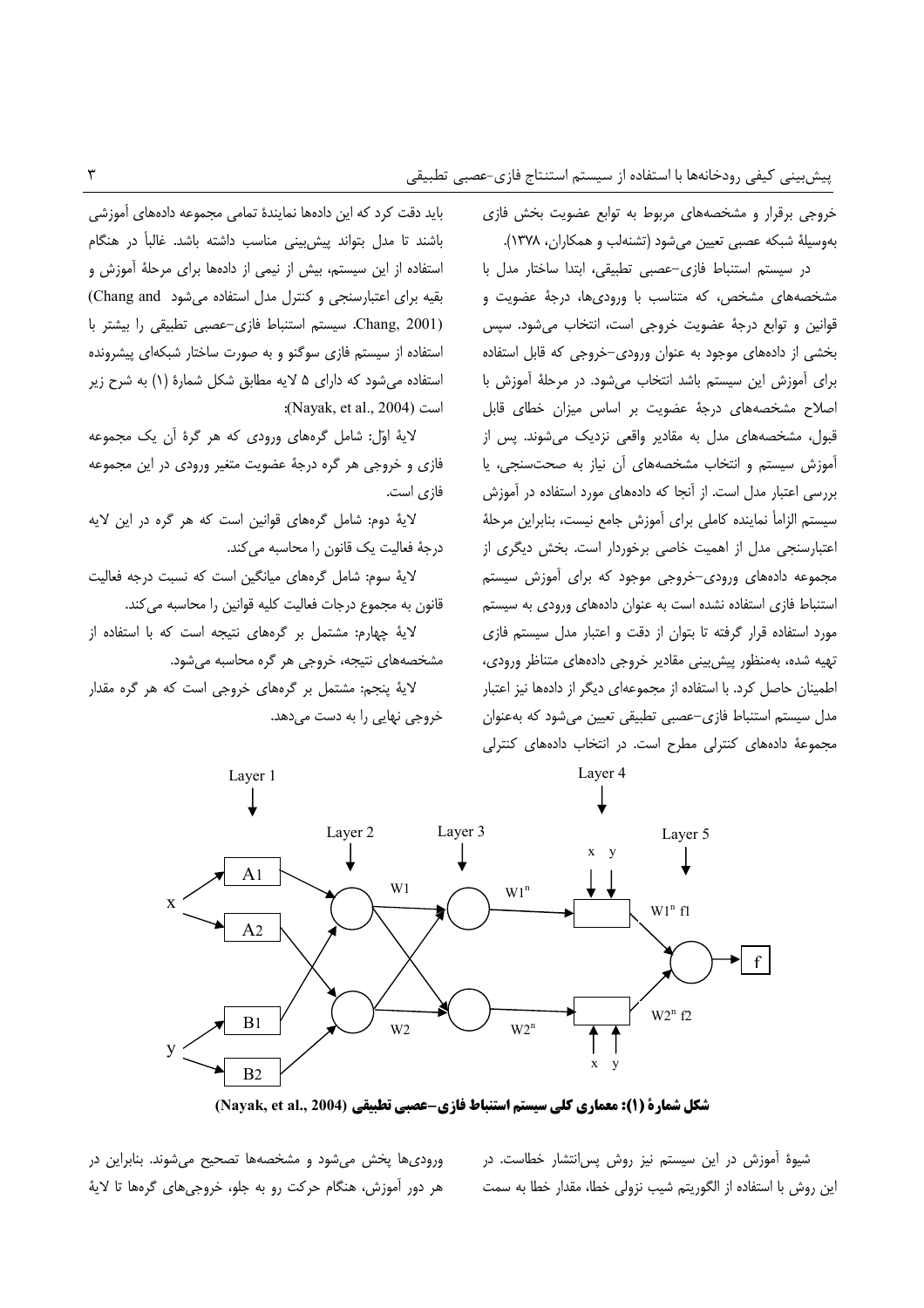چهارم محاسبه می شوند و سپس مشخصههای نتیجه به روشهای "كمترين مجموع مربعات خطا" محاسبه مى شوند. پس از محاسبه خطا در بازگشت رو به عقب نسبت خطا بر روی مشخصههای شرط پخش شده و مقدار أنها با استفاده از روش "شیب نزولی خطا "اصلاح میشود. برای ارزیابی عملکرد مدل از معیارهای مختلفی نظیر ضریب همبستگی  $(\mathrm{R}^2)$ ، میانگین مربعات خطا $(\mathrm{RMSE})$ ، میانگین مربعات خطای نرمالشده (NMSE) و میانگین قدرمطلق خطای نسبی (MAPE) بین مقادیر مشاهداتی و پیش بینی شده مطابق روابط زیر استفاده می شود:

$$
R^{2} = \frac{\sum_{i=1}^{n} (x_{i} - \overline{x})(\hat{x} - \overline{\hat{x}})}{\left(\sum_{i=1}^{n} (x_{i} - \overline{x})^{2} \sum_{i=1}^{n} (\hat{x}_{i} - \overline{\hat{x}})^{2}\right)^{\frac{1}{2}}}
$$
(1)

$$
RMSE = \left[\frac{1}{n}\sum_{i=1}^{n} (x_i - \hat{x}_i)^2\right]^2
$$
 (2)

$$
NMSE = \frac{\sum_{i=1}^{N} (x_i - x_i)^2}{\sum_{i=1}^{N} (x_i - \bar{x})^2}
$$
(3)

$$
MAPE = \frac{1}{n} \sum_{i=1}^{n} \frac{|x_i - \hat{x}_i|}{x_i}
$$
 (4)

n که در روابط فوق  $\mathrm{x_{i}}$  مقدار مشاهداتی و  $\hat{x_{i}}$  مقدار پیش بینی شده و تعداد دادههاست. برای بررسی توزیع خطا در پیش بینی نیز از معیار اًستانه خطا  $\mathrm{TS_x)}$  استفاده میشود. این معیار برای  $\lambda^{\prime\prime}$  از پیش بینیها، مبین توزیع خطا در مقادیر پیش بینی شده است که به صورت زير تعريف مي شود:

$$
TS_x = \frac{Y_x}{n} \times 100\tag{5}
$$

که در آن  ${\rm Y}_{\rm x}$  تعـداد دادههـایی اسـت کـه در آنهـا قـدرمطلق نـسبی کمتر از %x و n تعدادکل دادههاست. هر چه معیار آستانه در $\lambda^0$  x و n تعدادکل دا $\lambda P$ E) سطوح مختلف 50% بيشتر باشد، مدل پيش بيني مناسبتر خواهد بود.

#### منطقة مورد مطالعه

رودخانهٔ زایندهرود مهمترین رودخانه مرکزی ایران به طول تقریبی ۳۶۰ کیلومتر از ارتفاعات زردکوه بختیاری سرچشمه گرفته و در نهایت با عبور از شهر اصفهان به باتلاق گاوخونی ختم میشود (شكل شمارة ٢). مساحت حوضة أبريز اين رودخانه حدود ٣١٣۴٧ کیلومترمربع بوده که علاوه بر رودخانه زایندهرود، رودخانههای مرغاب، شور و رحیمی نیز در این حوضه جاری هستند.

سرچشمههای این رودخانه در فاصله ۱۱۰ کیلومتری غرب اصفهان به سد مخزنی زایندهرود به حجم ۱۴۵۰ میلیون مترمکعب وارد شده و علاوه بر أوردهای طبیعی از چشمههای مختلف، أب از طریق تونلهای کوهرنگ و چشمه لنگان از حوضههای مجاور به آن اضافه می شود.

آوردهای طبیعی رودخانه سالانه بهطور متوسط حدود ۹۵۰ میلیون مترمکعب و آورد از تونلهای اول، دوم و چشمه لنگان مجموعاً حدود ۸۵۰ میلیون مترمکعب است. آوردهای طبیعی در پایین دست سد زایندهرود نیز سالانه حدود ۲۰۰ میلیون مترمکعب است (مهندسان مشاور جاماب، ۱۳۷۷).

به دلیل وجود مصارف گوناگون از جمله کشاورزی، شرب و صنعت از این رودخانه و محدودیت نسبی منابع آب در حوضهٔ آبریز زاینده رود، حفظ کیفیت آب این رودخانه، بویژه در بخش شرقی از شهر اصفهان تا باتلاق گاوخونی، از اهمیت ویژهای برخوردار است. به لحاظ مصارف سالانه، حدود ۱۳۵۰ میلیون مترمکعب برای مصارف کشاورزی، ۲۰۰ میلیون مترمکعب مصارف شهری و بهداشتی و ۱۰۰ میلیون مترمکعب مصارف صنعتی از رودخانهٔ زایندهرود برداشت می کنند و این در حالی است که سالانه حداقل ۱۰۰ میلیون مترمکعب حق أبه زيست محيطى براى باتلاق كاوخونى بهمنظور حفظ اکوسیستمهای طبیعی آن مورد نیاز است.

این رودخانه به دلیل موقعیت جغرافیایی آن و وجود شهرها، اراضی کشاورزی و صنایع پراکنده در مجاورت خود، پذیرندهٔ آلودگیهای گوناگونی است که باعث میشود کیفیت آب از محل سد مخزنی زایندهرود تا باتلاق گاوخونی بشدت کاهش یابد، بهطوری که صنايع اطراف آن بهطور ميانگين سالانه حدود ٧/٢ ميليون مترمكعب، پسابهای شهری حدود ۴۷/۵ میلیون مترمکعب و زهکشهای اراضی کشاورزی حدود ١٧ ميليون مترمكعب زهاب به اين رودخانه تخليه می کنند (کارآموز و همکاران، ۱۳۷۹).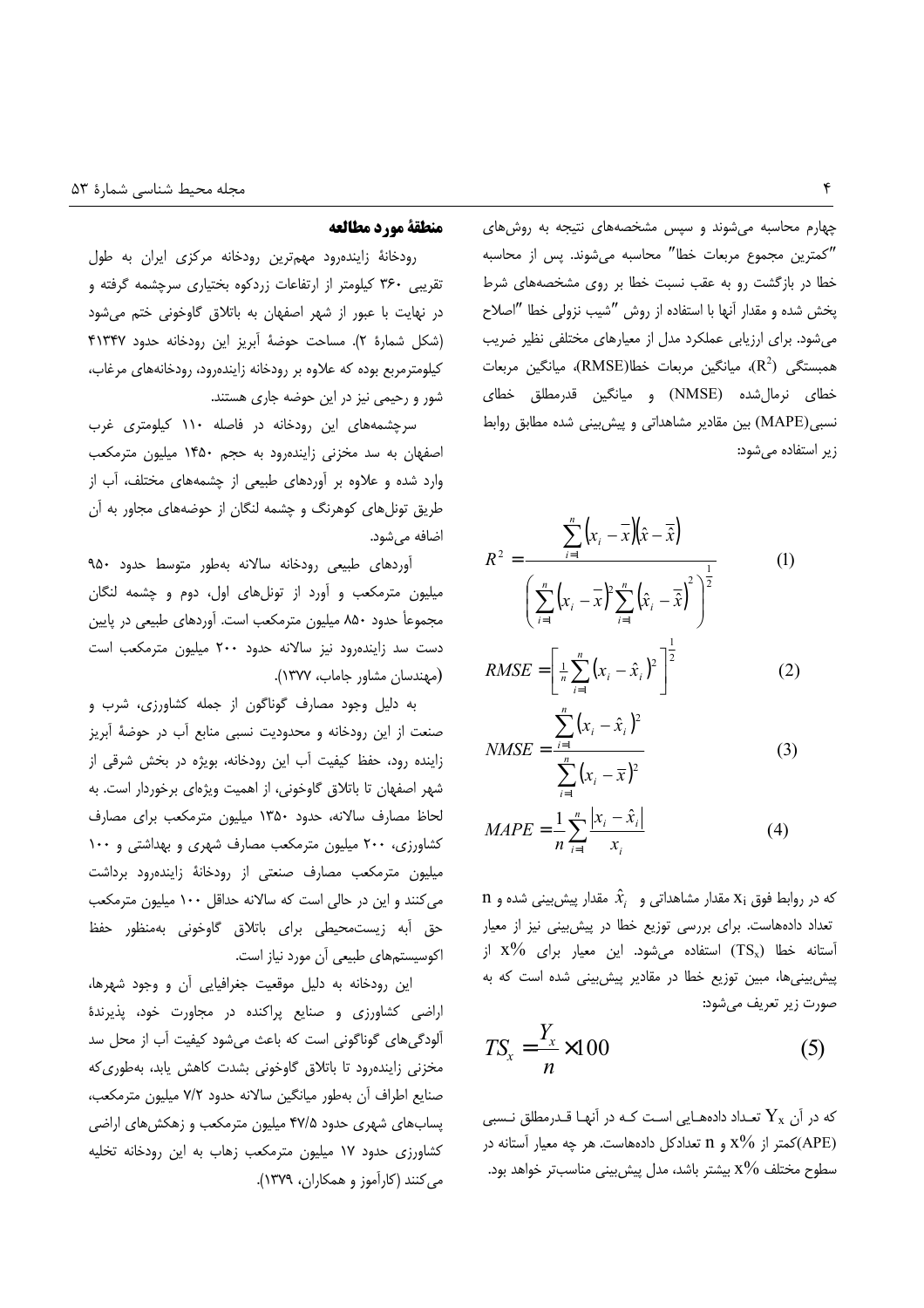

شکل شمارة (2): موقعیت حوضه آبریز زاینده رود و رودخانه زاینده رود در آن

برای بررسی وضعیت کیفی آب رودخانهٔ زایندهرود و شبیهسازی و مدلسازی آن تا کنون تحقیقات زیادی صورت گرفته است که بیشتر براساس دادههای جمعآوری شده از ۲۲ ايستگاه نمونهبردارى اداره حفاظت محيط زيست استان اصفهان

است. شایان ذکر است که از بین این ۲۲ ایستگاه، کاملترین مجموعه دادهها مربوط به ١٠ ايستگاهي است كه نام و موقعيت آنها در طول رودخانه در شکل شمارهٔ (۳) نشان داده شده است.



شکل شمارة (3): موقعیت ایستگاههای اندازهگیری کیفیت آب بر روی رودخانة زایندهرود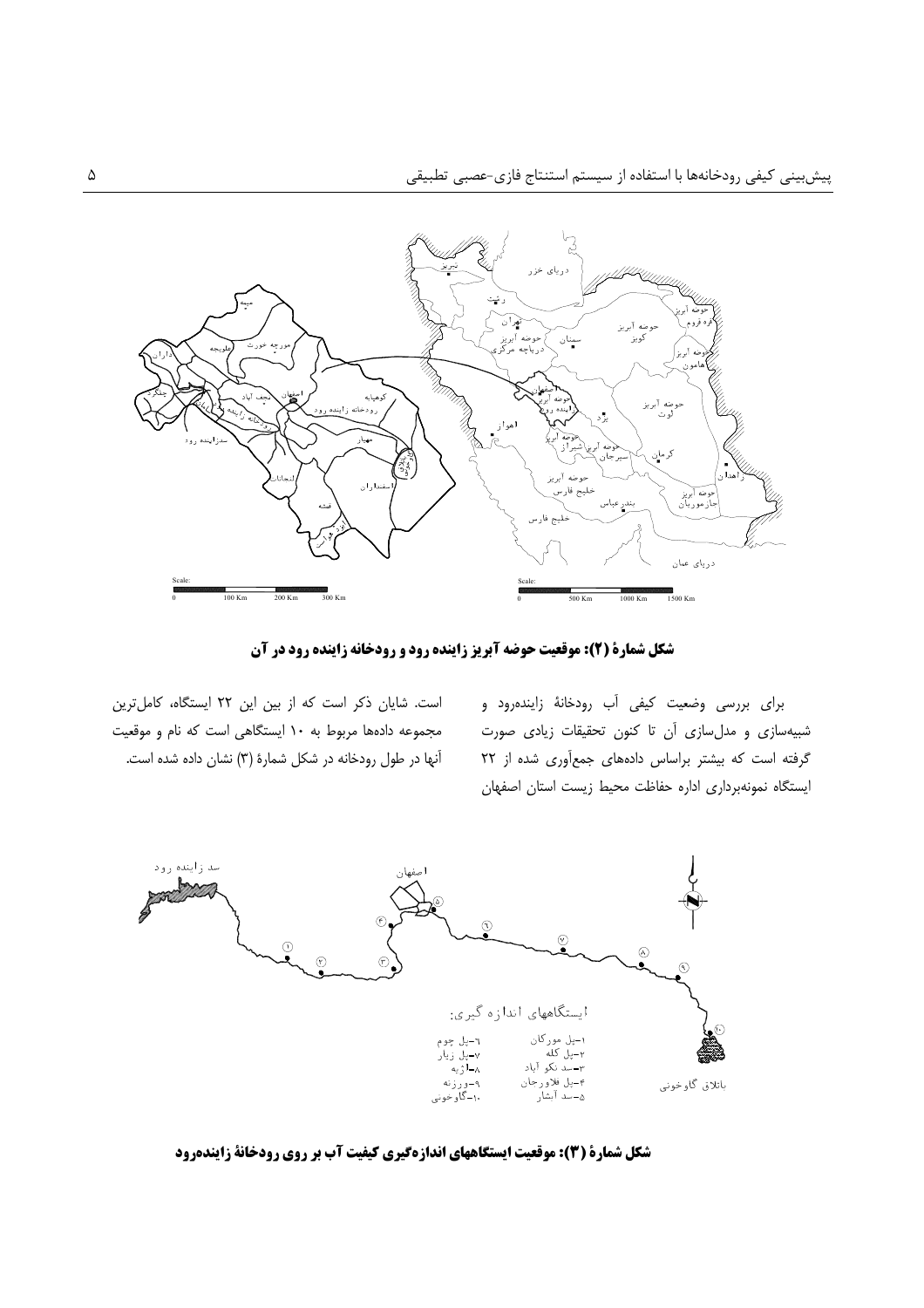مشخصههای کیفی متعددی از جمله اسیدیته، اکسیژن محلول، هدایت الکتریکی، اکسیژن مورد نیاز بیوشیمیایی، اکسیژن مورد نیاز شیمیایی، کل مواد جامد محلول، نیترات، سولفات، فسفات، کلراید و انواع فلزات از سال ۱۳۶۸ تاکنون غالباً به صورت ماهانه اندازهگیری شده است.

برای پیش بینی کیفی رودخانه زایندهرود مشخصههای اکسیژن محلول و اکسیژن مورد نیاز بیوشیمیایی به عنوان شاخصهای اصلی در نظر گرفته شدهاند.

همان گونه که بیان شد، درعمل کیفیت آب رودخانه پس از شهر اصفهان و بهویژه از ایستگاه سد آبشار به بعد کاهش شدید یافته و بحرانی ترین حالتها به لحاظ کمترین مقدار برای اکسیژن محلول و بیشترین مقدار برای اکسیژن مورد نیاز بیوشیمیایی در ایستگاه پل زیار ثبت شده است. بنابراین پیش بینی کیفی با استفاده از سیستم استنتاج فازی-عصبی تطبیقی برای آب این رودخانه در ایستگاه پل زیار صورت گرفته است. قابل ذکر است که این سیستم پیش بینی را می توان برای مشخصههای دیگر و در کلیهٔ ایستگاهها نیز استفاده کر د.

#### نتايج

براساس مدلهای با پایههای فیزیکی و معادلات حاکم در فرایندهای کمی-کیفی در آبهای سطحی، عوامل اصلی هیدرودینامیکی و كيفي مؤثر در مقدار BOD در هر مقطع از رودخانه عبارتند از: دبي رودخانه (Q) در آن مقطع، درجه حرارت آب رودخانه(T)، عمق آب(d)، سرعت جریان(V)، مقدار BOD اندازهگیری شده در یک و دو ايستگاه قبل.

همچنین عوامل اصلی مؤثر در مقدار DO عبارتند از: دبی رودخانه (Q) در آن مقطع، درجهٔ حرارت آب رودخانه (T)، عمق آب(d)، عرض در سطح آب ( W)، سرعت جریان(V)، مقدار DO اندازهگیری شده در یک و دو ایستگاه قبل. در این تحقیق از دادههای ١۶ ساله موجود، ١٠ سال براى آموزش، ٣ سال واسنجى و ٣ سال نيز برای اعتبارسنجی و کنترل استفاده شده است.

مقادیر حداقل، حداکثر، میانگین و انحراف معیار مشخصههای BOD و DO در جدول شمارهٔ (۱) درج شده است.

مشخصات هیدرولیکی این مقطع از رودخانه، از جمله دبی، سرعت، عمق و عرض در سطح أب، از ایستگاه هیدرومتری شرکت آب منطقهای اصفهان استخراج شد.

# جدول شمارة (1): مشخصههای آماری BOD و DO **اندازهگیری شده در ایستگاه یل زیار رودخانهٔ زاینده رود**

| انحراف معيار<br>(mg/l) | ميانگين<br>(mg/l) | حداكثه<br>(mg/l) | حداقل<br>(mg/l) | پارامتر |
|------------------------|-------------------|------------------|-----------------|---------|
| 5/5                    | ۳۱/۲              | ۴۵               | ۱۶              | BOD     |
| $\cdot/\lambda\tau$    | ۲۱۶               | ۵/۱              | ۱/۵             | DO      |

برای هر مشخصه با اجرای ١١٢ سیستم استنتاج فازی-عصبی تطبیقی با افرازبندی به روش شبکهبندی، نشان داده شد که برای پیش بینی میزان اکسیژن مورد نیاز بیوشیمیایی در ایستگاه پل زیار، مدل هایی که بردار دادههای ورودی آنها شامل دبی رودخانه در محل ایستگاه و یک و دو ایستگاه قبل، درجهٔ حرارت و BOD در یک و دو ایستگاه قبل هستند دارای بهترین نتایج در مرحله اعتبارسنجی است. شایان ذکر است که در جعبهٔ ابزار نرمافزار (MATLAB 7.4)، برای استفاده از سیستم فازی-عصبی از هر دو روش جداسازی شبکهای و خوشهبندی جزئی میتوان استفاده کرد که در این تحقیق از روش جداسازی شبکهای که نوع و تعداد تابع عضویت بردار اطلاعات ورودی توسط كاربر تعيين مي شود استفاده شده است.

در جدول شمارهٔ (۲) معیارهای ارزیابی خطای سه نوع مدل مختلف ANFIS با دادههای متفاوت برای مراحل واسنجی و اعتبارسنجى شاخص كيفى BOD ارائه شده است.

در شکل شمارهٔ (۴) نیز مقادیر پیش بینی شده بهنگام توسط سه مدل NF1، NF2 و NF3 در مقايسه با مقادير اندازهگيري شده نشان داده شده است.

همان گونه که مشخص است عملکرد هر سه مدل در پیش بینی مقدار BOD مناسب است كه مبين توانايي مدلهاي ANFIS در پیش بینی بر اساس مجموعه دادههای ورودی است. از طرف دیگر مدل اوّل(NF1)، که مجموعه ورودیهای آن شامل دبی، درجهٔ حرارت و BOD در یک و دو ایستگاه قبل است عملکرد بهتری را نسبت به دو مدل دیگر نشان میدهد. از این رو می توان نتیجه گرفت که سرعت جریان و عمق آب به عنوان دادههای ورودی نقش کمتری در پیش بینی مقدار BOD داشته و حساسیت بیشتر بر روی دبی و درجة حرارت أب رودخانه است. براى بررسى توزيع خطا در پيش بينى نيز از معيار آستانه خطا (TSx) استفاده شده است. در شكل شمارهٔ (۵) نحوهٔ توزیع خطا در سه مدل مختلف ارائه شده است. همان گونه که مشاهده می شود، مدل NF1 در مورد نحوهٔ توزیع خطا نیز عملکرد بهتری نسبت به دو مدل دیگر دارد.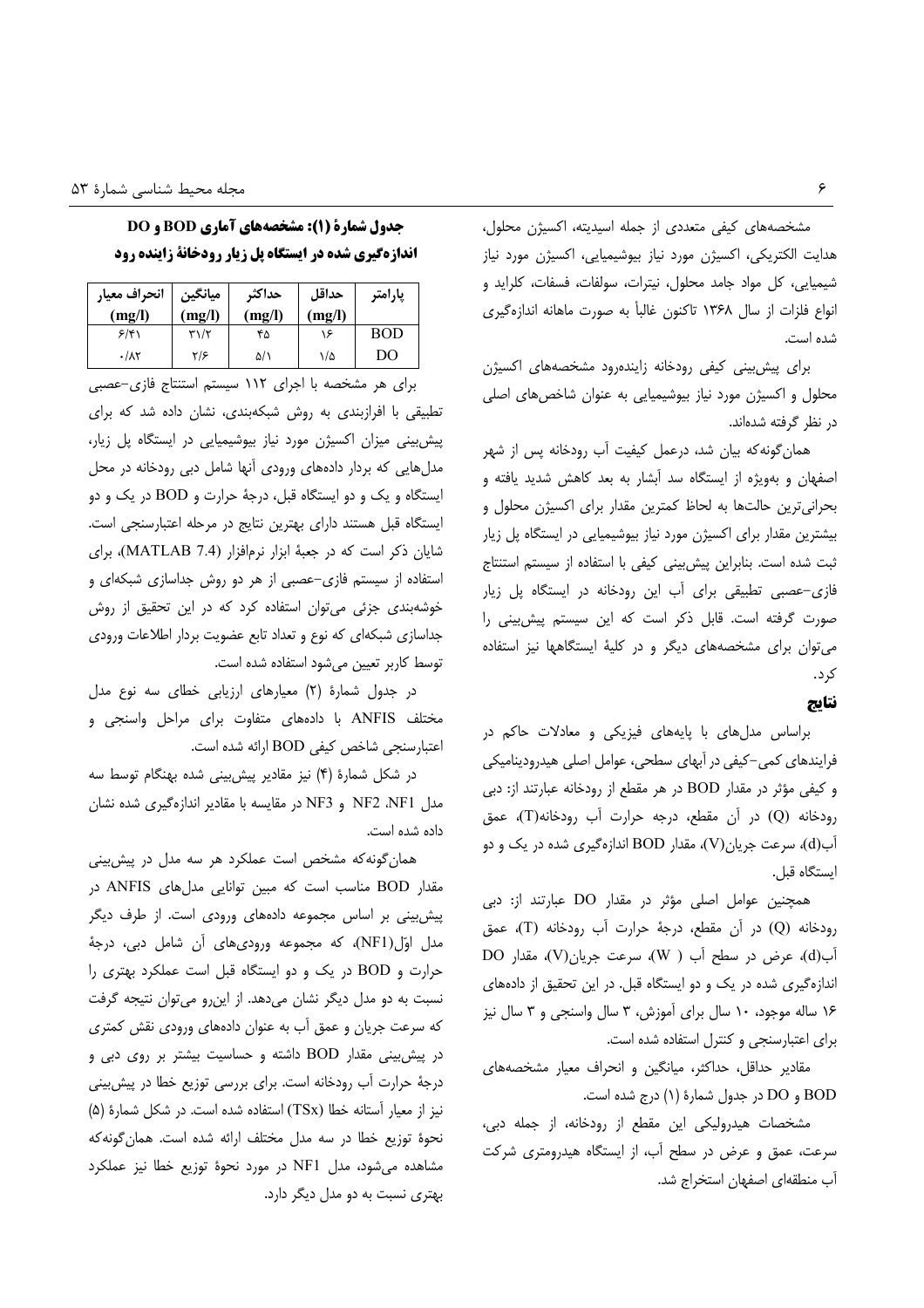|                     |                       | $\bullet$    | .            | <b>A</b> .     |                  | . .<br>-              |                       | ---                                           |                 |
|---------------------|-----------------------|--------------|--------------|----------------|------------------|-----------------------|-----------------------|-----------------------------------------------|-----------------|
| <b>MAPE</b>         |                       | <b>NMSE</b>  |              | <b>RMSE</b>    |                  |                       |                       | متغيرهاى ورودى                                | مدل             |
| اعتبارسنجي          | واسنجى                | اعتبارسنجي   | واسنجى       | اعتبارسنجي     | واسنجى           | اعتبارسنجى            | واسنجى                |                                               |                 |
| $.$ / $.5\lambda$   | $\cdot/\cdot$ ۴۳      | .7015        | $\cdot$ /۴۳۲ | $1/\tau\gamma$ | 1/1 <sub>N</sub> | .797                  | $.790$ ۳              | $BOD_{-1}$ , $BOD_{-2}$ , T, Q                | NF1             |
| $\cdot/\cdot\Delta$ | $. -$                 | $\cdot$ /۴۱۸ | $\cdot$ /۳۸۶ | Y/FYY          | $Y/\gamma$       | $\cdot$ /YSA          | $\cdot/\lambda$ ۴۹    | d, V, BOD <sub>-1</sub> , BOD <sub>-2</sub> , | NF <sub>2</sub> |
| $\cdot/\cdot$ YY    | $\cdot/\cdot\Delta$ ۶ | $\cdot$ /YT) | .1818        | Y/910          | ٢/۶٨۵            | $\cdot$ / $\gamma$ ۳۹ | $\cdot$ / $\gamma$ ۹۶ | Q, T, V, b                                    | NF3             |

جدول شمارة ( 2): ارزيابي عملكرد مدلهاي مختلف ANFIS براساس وروديهاي مختلف براي BOD



شكل شمارة (4): مقايسة پيش بيني بهنگام مقدار BOD بهوسيلة مدلهاي مختلف (NF3 ,NF2 ,NF1)



شكل شمارة (5): نحوة توزيع خطا در سه نوع مدل مختلف ( NF3 ,NF2 ,NF1)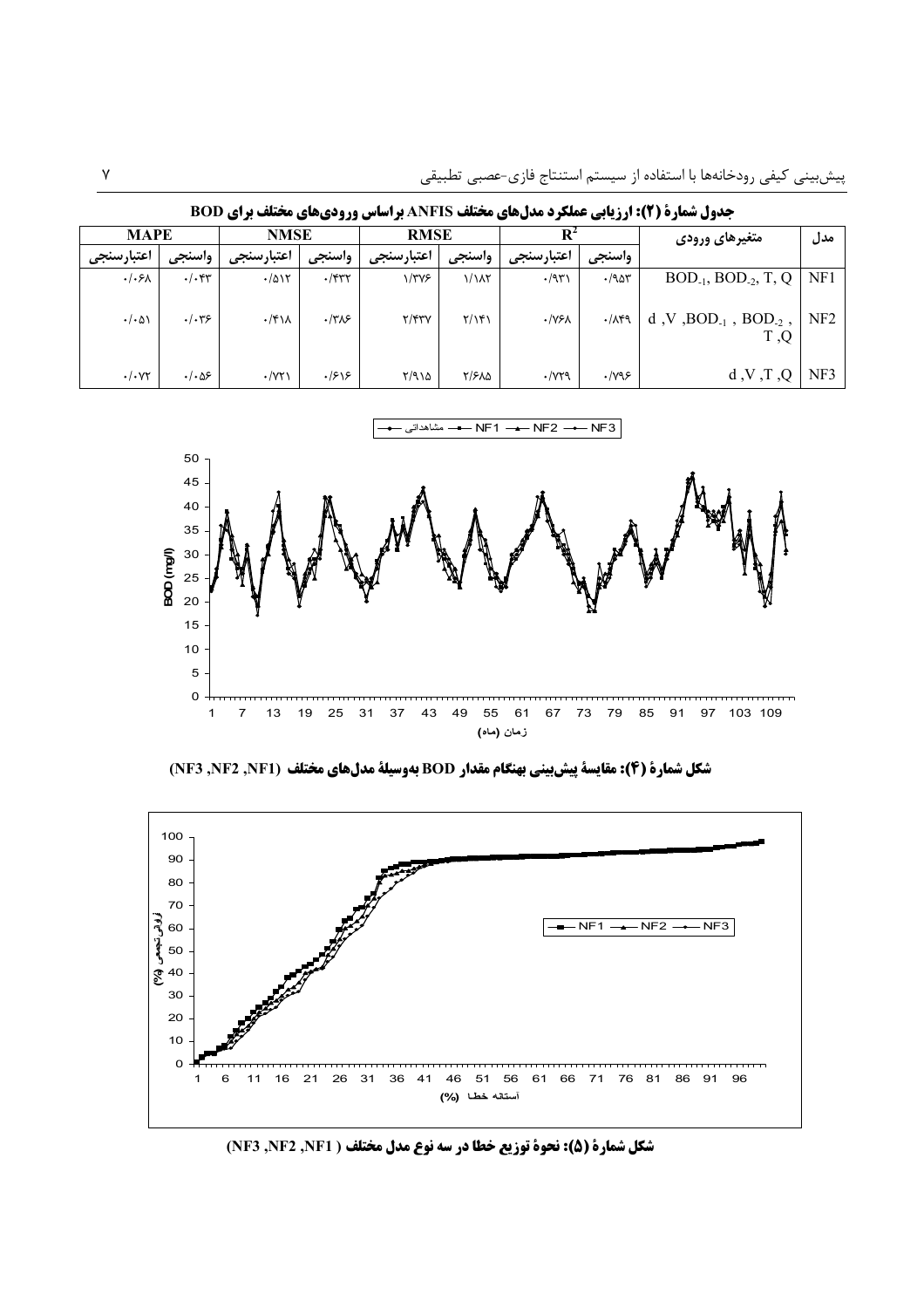مقادیر پیش بینی شده بهنگام به وسیلهٔ سه مدل NF5 ،NF4 و NF6 در مقایسه با مقادیر اندازهگیری شده نشان داده شده است. در جدول شمارهٔ (٣) معیارهای ارزیابی خطای سه نوع مدل مختلف ANFIS با دادههای متفاوت برای مراحل واسنجی و اعتبارسنجی مشخصه DO ارائه شده است. در شکل شمارهٔ (۶) نیز

جدول شمارة (3): ارزيابي عملكرد مدلهاي مختلف ANFIS براساس وروديهاي مختلف براي DO

| <b>MAPE</b>      |                            | <b>NMSE</b>           |                       | <b>RMSE</b> |                      | $\mathbf{R}^2$       |              | متغیرهای ورودی           | مدل             |
|------------------|----------------------------|-----------------------|-----------------------|-------------|----------------------|----------------------|--------------|--------------------------|-----------------|
| اعتبارسنجي       | واسنجى                     | اعتبارسنجى            | واسنجى                | اعتبارسنجى  | واسنجى               | اعتبارسنجي           | واسنجى       |                          |                 |
| .1.59            | $\cdot/\cdot\Delta\Lambda$ | $\cdot$ /995          | $\cdot$ /541          | ۱/۶۵۴       | ۱/۴۹۶                | $\cdot$ /9 $\cdot$ ۴ | .7971        | $DO_{-1}$ , W, T, d,     | NF4             |
| $\cdot/\cdot$ Y) | .  .99                     | $\cdot$ /Y۶ $\lambda$ | $\cdot$ /۶۲۱          | ۱/۹۷۸       | $\frac{1}{\sqrt{2}}$ | .1YY5                | $\cdot$ /yqr | d, $DO_{-1}$ , $DO_{-2}$ | NF <sub>5</sub> |
|                  |                            |                       |                       |             |                      |                      |              |                          |                 |
| $\cdot/\cdot$ yq | $\cdot/\cdot$ YY           | $\cdot$ / $\gamma$    | $\cdot$ /Y \ $\Delta$ | Y/FT        | Y/YYY                | $\cdot$ /۶۷۹         | .1YY5        | $d, W, DO_{-1},$         | NF <sub>6</sub> |
|                  |                            |                       |                       |             |                      |                      |              |                          |                 |



## شكل شمارة (6): مقايسة پيش بيني بهنگام مقدار DO بهوسيلة مدلهاي مختلف (NF5 ,NF5 ,NF6)

از این رو به حساسیت مقدار اکسیژن محلول به سرعت، عمق جریان و عرض در سطح آب رودخانه پی می بریم.برای بررسی توزیع خطا در پیش بینی نیز از معیار آستانهٔ خطا (TSx) استفاده شده است. در شکل شمارهٔ (٧) نحوهٔ توزیع خطا در سه مدل مختلف ارائه شده است. همان گونه كه مشاهده مى شود، مدل NF4 در مورد نحوهٔ توزیع خطا نیز عملکرد بهتری نسبت به دو مدل دیگر در پیش بینی مقدار اکسیژن محلول دارد.

همان گونه که از شکل شمارهٔ (۶) مشخص است عملکرد هر سه مدل در پیش بینی مقدار DO در ایستگاه پل زیار مناسب است که این موضوع مبین توانایی مدلهای ANFIS در پیش بینی بر اساس مجموعه دادههای ورودی است. از طرف دیگر مدل (NF4)، که مجموعه ورودی های آن شامل اکسیژن محلول در ایستگاه قبل، عرض در سطح آب، درجه حرارت، عمق و سرعت جریان در ایستگاه پل زیار است، عملکرد بهتری را نسبت به دو مدل دیگر نشان میدهد.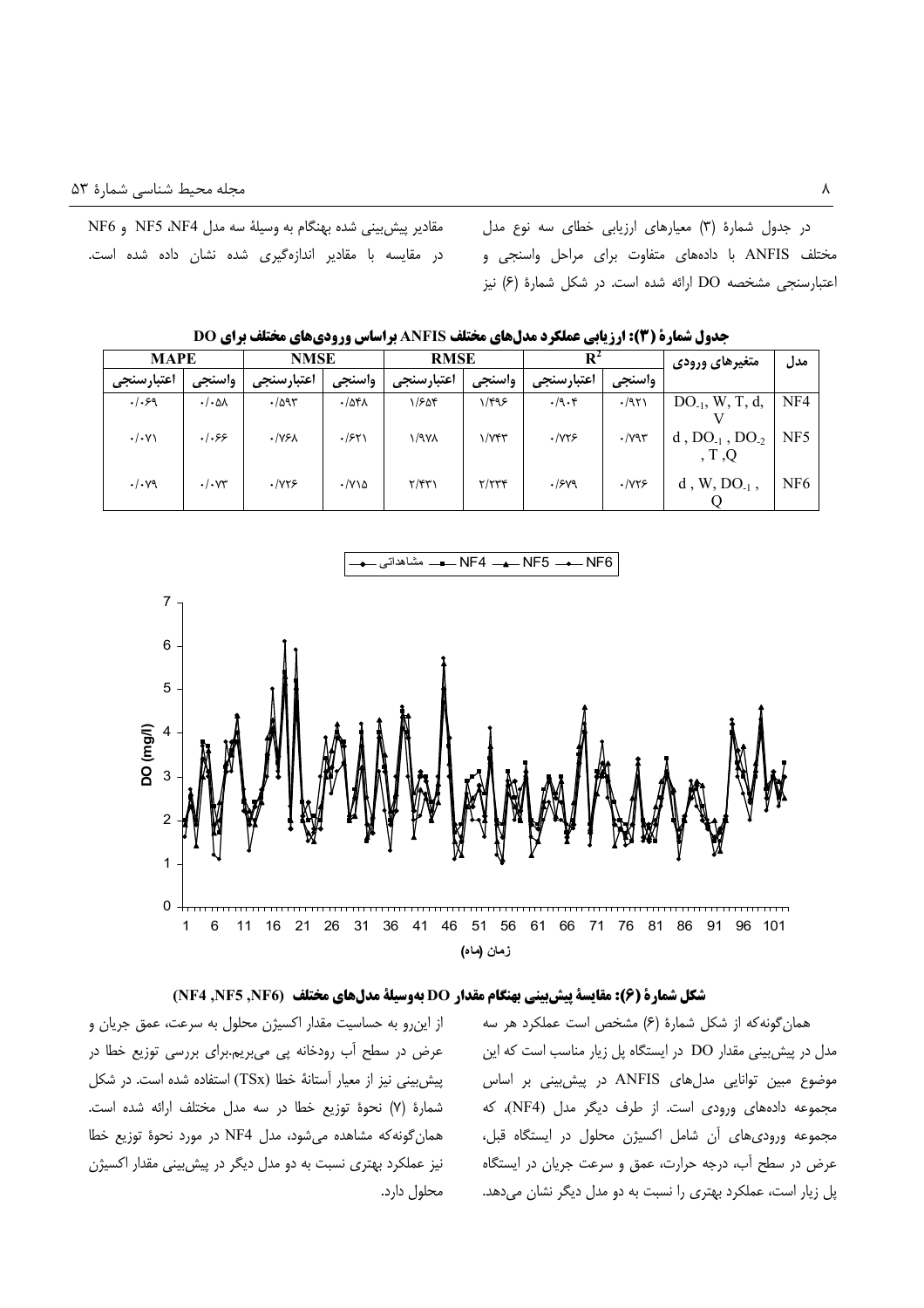

شكل شمارة (7): نحوة توزيع خطا در سه نوع مدل مختلف ( NF6 ,NF5 ,NF4)

#### نتيجهگيري

در سالهای اخیر به دلیل وجود حجم زیادی از دادههای جمع[َوری شده از کمیت و کیفیت منابع اَب، استفاده از روش های دادهمحور توسعهٔ چشمگیری یافته است. در بین روش های دادهمحور، تلفیق شبکههای عصبی با سیستمهای استنتاج فازی، بویژه برای مسائل کیفی منابع آب که دارای رفتار پیچیده و غیرخطیاند بسیار حایز اهمیت و کاربردی است. در این تحقیق ضمن بیان مبانی کاربرد سیستمهای استنتاج فازی-عصبی تطبیقی در پیش بینی کیفی منابع آب سطحی برای رودخانههایی که دادههای کافی برای سه مرحله آموزش، واسنجى و اعتبارسنجى را دارند، دقت اين مدلها بررسى و مشخص شد که چنانچه مفهوم فرایندها و مشخصههای مؤثر ورودی بخوبی تشخیص داده شوند، هرچند مجموعه فرایندها به صورت تحلیلی پیچیده و غیرخطی هستند و بهصورت کلی نیاز به تخمین بسیاری از ثوابت و ضرایب دارند، نتایج قابل قبولی را می توان بهدست آورد. بهطوری که در مطالعهٔ موردی رودخانهٔ زایندهرود برای پیش بینی BOD با ضریب همبستگی ۰/۹۵۳ در مرحله واسنجی و ۰/۹۳۱ در مرحلهٔ اعتبارسنجی و برای پیش بینی DO با ضریب همبستگی ۰/۹۲۱ در مرحلهٔ واسنجی و ۰/۹۰۴ در مرحله اعتبارسنجی توسط این سیستم حاصل شد. نتایج مقایسهای حاصل از کاربرد شش نوع مدل مختلف (سه مدل BOD و سه مدل برای DO) نشان داد که الزامأ افزایش

تعداد مشخصههای ورودی موجب افزایش دقت مدل پیش،بینی نمی شود و شناخت تأثیر عوامل ورودی و بررسی حساسیت نتایج به آنها از اهمیت بالایی برخوردار است.

مقايسةً نتايج مدل سيستم استنتاج فازي–عصبي تطبيقي با دادههای اندازهگیری شده دقت بالای این سیستم را نشان داد. به هر حال همواره باید توجه کرد که هرچند مدلهای دادهٔ محور نیازی به معادلات با پایههای فیزیکی که بیشتر به صورت غیرخطی و پیچیدهاند، ندارند، ولی درک فرایندها و تأثیر عوامل مورد نظر در دادههای ورودی بر روی تولید خروجی از آن بسیار مهم است و درصورت عدم این درک نمی توان انتظار نتایج مطلوبی را داشت. هرچند ساخت مدلهای پیش بینی کیفی رودخانهها با این سیستم نیاز به متخصص خبره و حجم دادهپردازی زیاد دارد، ولی در عوض دقت پیش بینی آنها بسیار مناسب است.

#### يبشنهادها

مشخصههای کیفی دیگر، نظیر کل جامدات محلول (TDS) ،  $-1$ اکسیژن مورد نیاز شیمیایی (COD) و نیز آلایندههایی نظیر نیترات، فسفات، سولفاتها و همچنین فلزات سنگین نیز بررسی شود و ضمن بررسی عوامل مؤثر در تغییرات آنها در طول رودخانة زاينده رود، كاربرد سيستم استنتاج فازى-عصبى تطبيقى برای پیش بینی آنها مورد بررسی قرار گیرد.